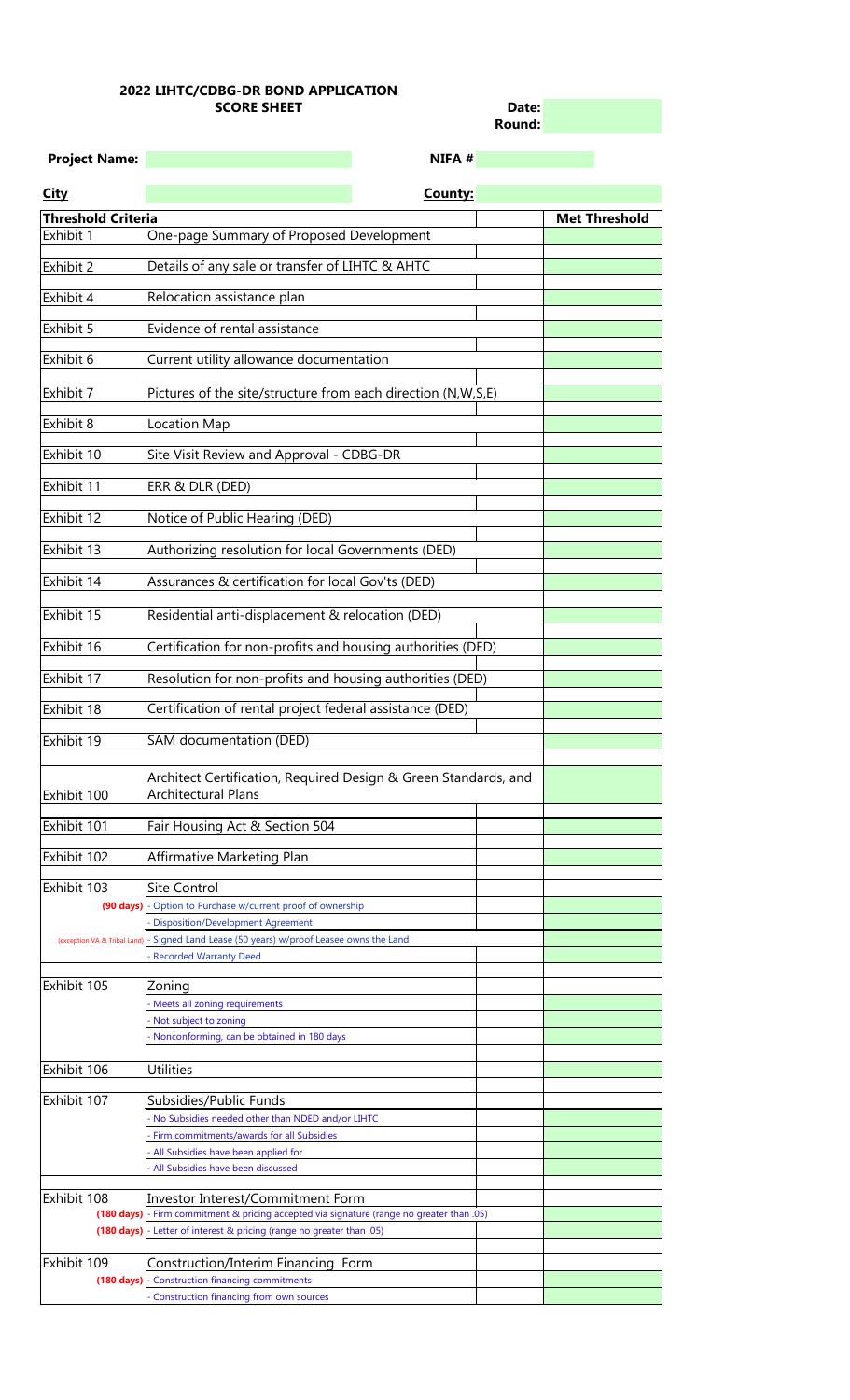| Exhibit 110 | <b>Permanent Financing Form</b>                                                     |                 |
|-------------|-------------------------------------------------------------------------------------|-----------------|
|             | (180 days) - Permanent financing commitments (accepted via signature)               |                 |
|             | - Permanent financing from own sources                                              |                 |
|             | - Development does not require Permanent Financing                                  |                 |
|             | - Interest Form                                                                     |                 |
|             |                                                                                     |                 |
| Exhibit 111 | Development Worksheets (Underwriting Criteria)                                      |                 |
|             | - Debt service coverage ratio 1.20 or higher                                        |                 |
|             | - No permanent debt service                                                         |                 |
|             | - Debt service coverage ratio between 1.15 - 1.19                                   |                 |
|             |                                                                                     |                 |
| Exhibit 112 | Market Study                                                                        |                 |
|             |                                                                                     |                 |
| Exhibit 113 | Pre-notification                                                                    |                 |
| Exhibit 114 | Capital Needs Assessment (Rehabilitation and Adaptive Reuse only)                   |                 |
|             | - Capital Needs Assessment                                                          |                 |
|             | - Not required (not a rehab project)                                                |                 |
|             |                                                                                     |                 |
| Exhibit 115 | Ten Year Rule/Appraisal                                                             |                 |
|             | - Legal Opinion that Ten Year Rule Met (non-assisted building)                      |                 |
|             | - Legal Opinion that the Acq. of the Existing bldg is exempt from the Ten Year Rule |                 |
|             | - Not required (not an acquisition project)                                         |                 |
|             |                                                                                     |                 |
| Exhibit 116 | <b>AHTC Investor Interest/Commitment Form</b>                                       | (if applicable) |
|             | (180 days) - Firm commitment & equity pricing \$0.60 or greater                     |                 |
|             | (180 days) - Letter of interest or commitment and pricing of less than \$0.60       |                 |
|             | Are all Threshold Exhibits submitted and complete?                                  |                 |

| <b>Other Selection Criteria -</b>                                                                                                    |                | <b>Score</b> |
|--------------------------------------------------------------------------------------------------------------------------------------|----------------|--------------|
| (minimum of 30 points scored in Other Selection Criteria for 4% LIHTC)                                                               |                |              |
| Compliance & Extended Use Periods                                                                                                    |                |              |
| - 15 yr. compliance period + 15 yr. extended use                                                                                     | $\overline{0}$ |              |
| - 15 yr. compliance period + 25 yr. extended use                                                                                     |                |              |
| - 15 yr. compliance period + 30 yr. extended use                                                                                     | 2              |              |
| - Waive right of Qualified Contract option                                                                                           | 3              |              |
|                                                                                                                                      |                |              |
| Right of First Refusal - Exhibit 200 Checked Yes & listed                                                                            | $\overline{2}$ |              |
| Preservation - Exhibit 202                                                                                                           |                |              |
| - Federally Assisted Building                                                                                                        | 2              |              |
| - Preservation of Existing Affordable Housing (i.e. USDA-RD or HUD)                                                                  | 3              |              |
| - Use of Federal Historic Tax Credits                                                                                                | $\overline{2}$ |              |
|                                                                                                                                      |                |              |
| Senior Development - Exhibit 203                                                                                                     |                |              |
| -Development reserved for elderly tenants?                                                                                           | 2              |              |
|                                                                                                                                      |                |              |
| <b>Family Development</b>                                                                                                            |                |              |
| -10% of units being four-bedroom or larger                                                                                           | 1              |              |
| Mixed Income Development - Checked Yes                                                                                               |                |              |
| - 10% Moderate Rate                                                                                                                  | 1              |              |
| - 15% Moderate Rate                                                                                                                  | $\overline{c}$ |              |
| - 20% Moderate Rate                                                                                                                  | 3              |              |
|                                                                                                                                      |                |              |
| Development of Housing in Greater Nebraska - Exhibit 204                                                                             |                |              |
| -W/in last 12 months, applicant/developer has materially participated in                                                             |                |              |
| development of single family/rental housing with incomes not exceeding<br>150% AMI with pop of 15,000 or less with at least 10 units | $\overline{2}$ |              |
|                                                                                                                                      |                |              |
| Economic Development Certified/Entitlement/Leadership Comm                                                                           | $\overline{2}$ |              |
|                                                                                                                                      |                |              |
| PHA Referral Agreement - Checked Yes & Exhibit 205 (Agreement)                                                                       | 1              |              |
|                                                                                                                                      |                |              |
| Developer/Owner Financial Support                                                                                                    |                |              |
| - aggregate of deferred fees/capital contr/personal loan is 25% of the total<br>of the developer fee & overhead                      | 2              |              |
|                                                                                                                                      |                |              |

| <b>Other Selection Criteria cont.</b>                       | <b>Points</b> | <b>Score</b> |
|-------------------------------------------------------------|---------------|--------------|
| <b>Track Record of Applicant and/or Owner - Exhibit 206</b> |               |              |
| -Certification of Experience -Applicant and Owner           |               |              |
|                                                             |               |              |
|                                                             |               |              |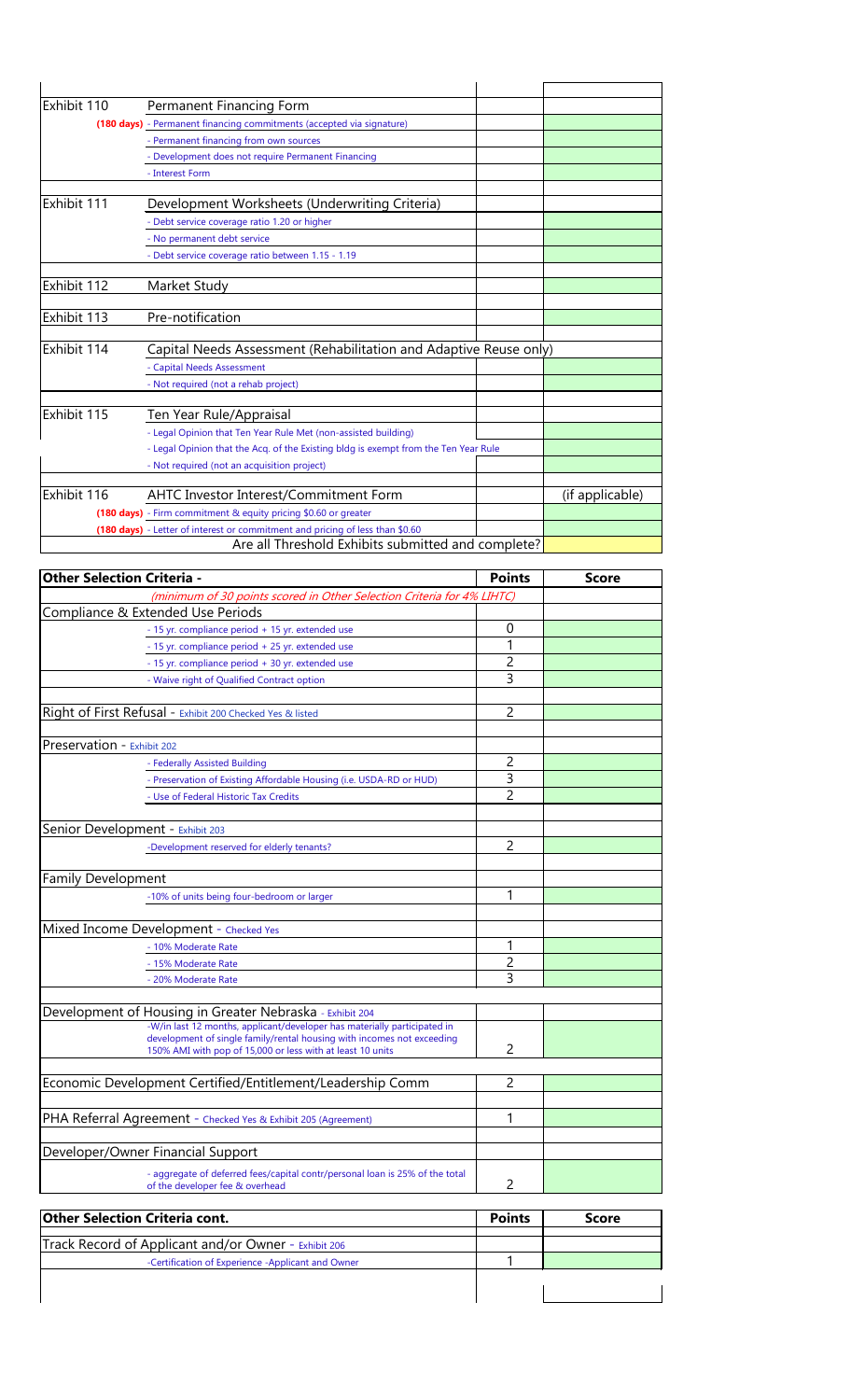| Management Qualifications and Experience                                                                             |                |  |
|----------------------------------------------------------------------------------------------------------------------|----------------|--|
| -Certification of Experience -Property Management-Exhibit 207                                                        | 1              |  |
| -Attendance at 2021 or 2022 NIFA LIHTC Compliance Training-Exhibit 208                                               | $\overline{2}$ |  |
| -Housing Credit Certified Professional-Exhibit 208                                                                   | 1              |  |
|                                                                                                                      |                |  |
| Design Standards, Green Standards, and Amenities                                                                     |                |  |
| Design Standards (max = 7 points) - Exhibit 209                                                                      | 2              |  |
| - Brick or stone in excess of 25% of the front street visible exterior elevation                                     | $\overline{2}$ |  |
| - Landscaping on street-visible elevations                                                                           |                |  |
| - 20% or more meet visitability standards                                                                            | $\overline{2}$ |  |
| - Exterior additions (shutters, patio/porch, etc.)                                                                   | 1              |  |
| Green Standards (max = 6 points) - Exhibit 209                                                                       |                |  |
| - Development includes geothermal closed loop heat pump or active solar                                              | 3              |  |
| - Installation of smart internet connected thermostat for every HVAC system                                          |                |  |
| (can only be selected in conjunction with the amenity owner paid broadband                                           |                |  |
| or high-speed internet to every unit                                                                                 | 2              |  |
| - All mechanical equipment will be Energy Star® rated                                                                | $\overline{2}$ |  |
| - All exterior windows and doors will have an average R-value of 3.75 (.267 U<br>Factor).                            |                |  |
| - All exterior lighting will be photocell or timer controlled                                                        |                |  |
| - All carpet will include recycled-content carpet pad & carpet                                                       |                |  |
| - All interior paints & finishes - less than 250 grams/liter of VOCs                                                 |                |  |
|                                                                                                                      |                |  |
| - Water conservation techniques utilized<br>- Builder will follow written waste reduction, recycle & reuse plan      | 1              |  |
| - Utilize passive solar building design (include description)                                                        |                |  |
| - Meet or exceed the requirement of the CDBG-DR Green Standards                                                      | 6              |  |
|                                                                                                                      |                |  |
| Amenities (max = 8 points) - Exhibit 209                                                                             | 2              |  |
| - Furnished Community Room w/minimum of 600 sq. ft.                                                                  | 3              |  |
| - Washer & dryer installed in each unit                                                                              |                |  |
| - Garage for each unit                                                                                               | 2              |  |
| - Community garden w/dedicated water source or recreational equivalent                                               |                |  |
| - Storm shelter                                                                                                      | 2              |  |
| - Washer & dryer hook-ups                                                                                            |                |  |
| - Community laundry room                                                                                             | 1              |  |
| - Exterior playground area/Exercise equipment OR for individual playground<br>for each unit in CROWN/scattered sites | 2              |  |
|                                                                                                                      |                |  |
|                                                                                                                      |                |  |
| - Medical alert/emergency response system in each unit                                                               | 1              |  |
| - Broadband/High-speed internet access at no cost to tenant                                                          | 2              |  |
| - Fiber internet access at no cost to tenant                                                                         | 3              |  |
| - Built in designated work or school space (must be at least 4 feet x 4 feet)                                        |                |  |
| - Storage area (6w x 6d x 8h = 288 cubic feet)                                                                       | 1              |  |
|                                                                                                                      |                |  |
| Project-Based Rental Assistance - Exhibit 210 (Letter of commitment)                                                 | 2              |  |
|                                                                                                                      |                |  |
| Supportive Services ( $max = 4$ points) - Exhibit 211 (Supportive Service plan and commitment letters)               |                |  |
| - Transportation to services for the tenant (12 round trips per year)                                                | 2              |  |
| - Quarterly onsite medical, dental or vision testing                                                                 | 2              |  |
| - Monthly foot care clinics                                                                                          | 2              |  |
| - On-going medical alert/emergency response system                                                                   | 2              |  |
| - Owner paid renter's insurance for tenant (yearly)                                                                  | 3              |  |
| - Monthly onsite congregate meals served to the tenant                                                               |                |  |
| - Annual deep cleaning of the unit (must describe in service agreement)                                              | 2              |  |
| - Annual RentWise Education                                                                                          |                |  |
| - Monthly onsite beautician services                                                                                 |                |  |
| -Semi-annual clean-up events                                                                                         |                |  |
| - Monthly onsite, organized tenant activities                                                                        |                |  |
| - Onsite food pantry                                                                                                 | 2              |  |
| Quarterly state and federal benefits counseling                                                                      | 1              |  |
| -Monthly onsite mental health services                                                                               | 3              |  |
| -Monthly onsite job training                                                                                         | 2              |  |
| -Quarterly onsite Therapy Animal visits                                                                              |                |  |
| -Tenant Savings Plan (CROWN projects not eligible)                                                                   | 1              |  |
| -Tenant Down payment Plan (CROWN project not eligible)                                                               | 2              |  |
| - Ongoing recycling services provided                                                                                | 2              |  |
| -Quarterly financial management classes                                                                              | 1              |  |
| -Weekly exercise classes                                                                                             | 3              |  |
| -Quarterly parenting classes                                                                                         | $\overline{2}$ |  |
| -Monthly nutrition education classes                                                                                 | 2              |  |
| -Onsite licensed childcare with enrollment fee waived for tenants of the                                             |                |  |
| development.                                                                                                         | 3              |  |
| -Weekly tutoring services for students                                                                               | 3              |  |
| -Weekly after-school enrichment program<br>-Monthly financial literacy classes for children                          | 3<br>2         |  |